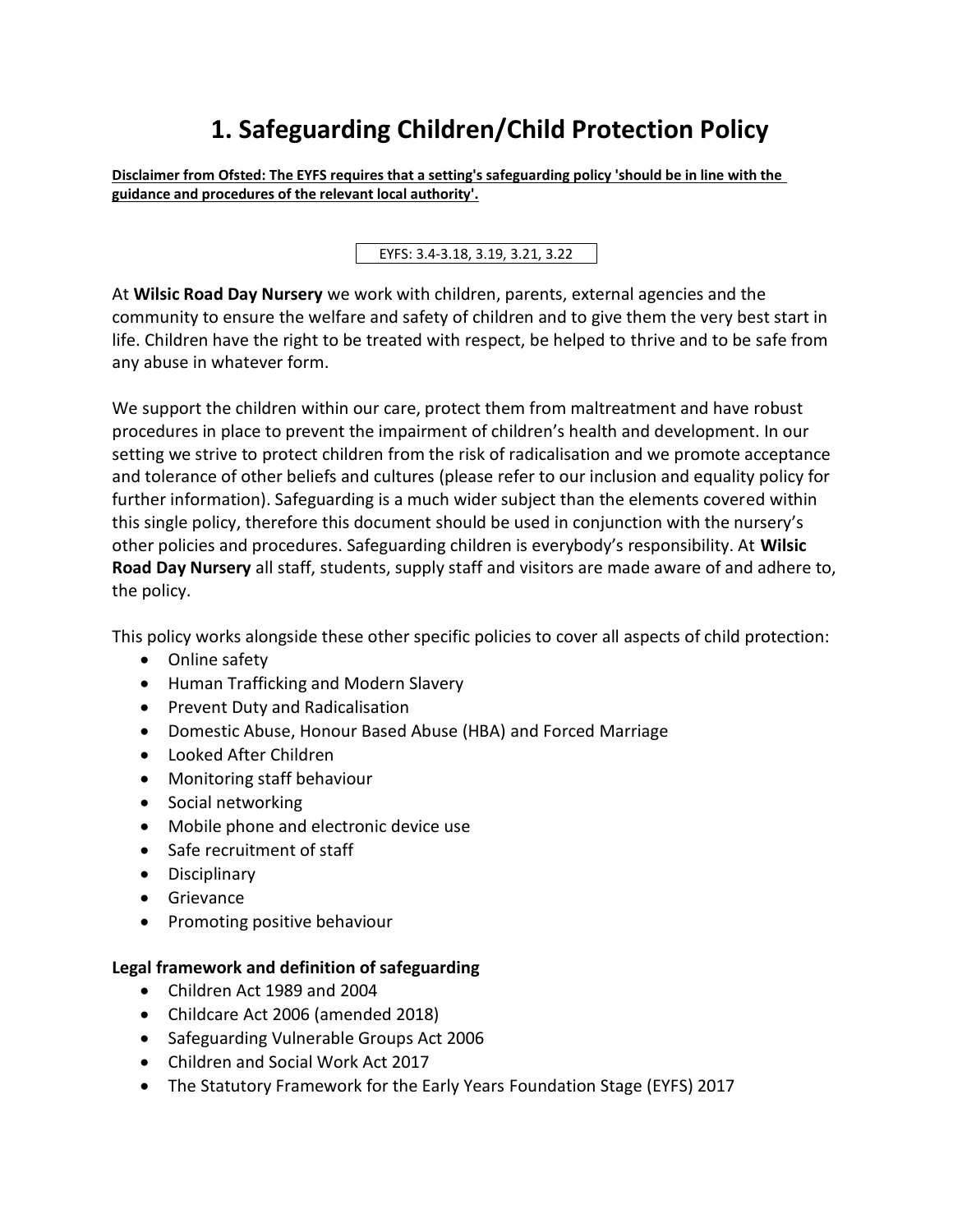- Working Together to Safeguard Children 2018
- Keeping Children Safe in Education 2020
- Data Protection Act 2018
- What to do if you're worried a child is being abused 2015
- Counter-Terrorism and Security Act 2015.
- Inspecting Safeguarding in Early years, Education and Skills settings 2019
- Prevent Duty 2015

Safeguarding and promoting the welfare of children, in relation to this policy is defined as:

- Protecting children from maltreatment
- Preventing the impairment of children's health or development
- Ensuring that children are growing up in circumstances consistent with the provision of safe and effective care
- Taking action to enable all children to have the best outcomes.

*(Definition taken from the HM Government document 'Working together to safeguard children 2018).*

## **Policy intention**

To safeguard children and promote their welfare we will:

- Create an environment to encourage children to develop a positive self-image
- Provide positive role models and develop a safe culture where staff are confident to raise concerns about professional conduct
- Ensure all staff are able to identify the signs and indicators of abuse, including the softer signs of abuse, and know what action to take
- Encourage children to develop a sense of independence and autonomy in a way that is appropriate to their age and stage of development
- Provide a safe and secure environment for all children
- Promote tolerance and acceptance of different beliefs, cultures and communities
- Help children to understand how they can influence and participate in decision-making and how to promote British values through play, discussion and role modelling
- Always listen to children
- Provide an environment where practitioners are confident to identify where children and families may need intervention and seek the help they need
- Share information with other agencies as appropriate.

The nursery is aware that abuse does occur in our society and we are vigilant in identifying signs of abuse and reporting concerns. Our practitioners have a duty to protect and promote the welfare of children. Staff working on the frontline with children and families are often the first people to identify a concern, observe changes in a child's behaviour or receive information relating to indicators of abuse. They may well be the first people in whom children confide information that may suggest abuse or to spot changes in a child's behaviour which may indicate abuse.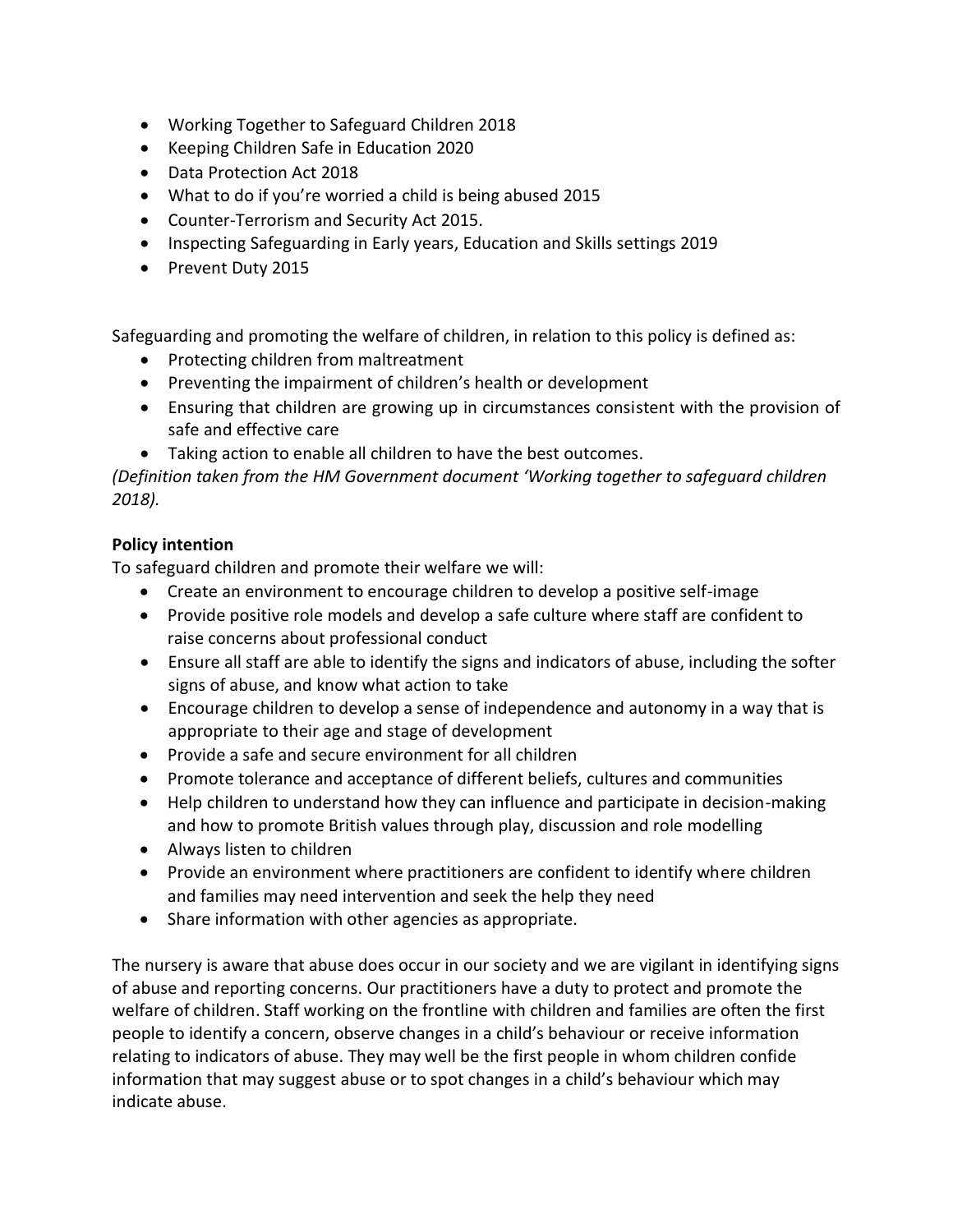Our prime responsibility is the welfare and well-being of each child in our care. As such we believe we have a duty to the children, parents and staff to act quickly and responsibly in any instance that may come to our attention. This includes sharing information with any relevant agencies such as local authority services for Children's Social Care, family support, health professionals including health visitors or the police. All staff will work with other agencies in the best interest of the child, including as part of a multi-agency team, where needed.

The nursery aims to:

- Keep the child at the centre of all we do, providing sensitive interactions that develops builds children's well-being, confidence and resilience. We will support children to develop an awareness of how to keep themselves safe, healthy and develop positive relationships.
- Ensure staff are trained right from induction to understand the child protection and safeguarding policy and procedures, are alert to identify possible signs of abuse (including the signs known as softer signs of abuse), understand what is meant by child protection and are aware of the different ways in which children can be harmed, including by other children (peer on peer) through bullying or discriminatory behaviour
- Be aware of the increased vulnerability of children with Special Educational Needs and Disabilities (SEND), isolated families and vulnerabilities in families; including the impact of toxic trio on children and Adverse Childhood Experiences (ACE's).
- Ensure that all staff feel confident and supported to act in the best interest of the child; maintaining professional curiosity around welfare of children and share information, and seek the help that the child may need at the earliest opportunity.
- Ensure that all staff are familiar and updated regularly with child protection training and procedures and kept informed of changes to local/national procedures, including thorough annual safeguarding newsletters and updates
- Make any child protection referrals in a timely way, sharing relevant information as necessary in line with procedures set out by the Doncaster Metropolitan Borough Council.
- Ensure that information is shared only with those people who need to know in order to protect the child and act in their best interest
- Keep the setting safe online using appropriate filters, checks and safeguards, monitoring access at all times and maintaining safeguards around the use of technology by staff, parents and visitors in the setting.
- Ensure that children are never placed at risk while in the charge of nursery staff
- Identify changes in staff behaviour and act on these as per the Staff Behaviour Policy
- Take any appropriate action relating to allegations of serious harm or abuse against any person working with children or living or working on the nursery premises including reporting such allegations to Ofsted and other relevant authorities including the local authority.
- Ensure parents are fully aware of child protection policies and procedures when they register with the nursery and are kept informed of all updates when they occur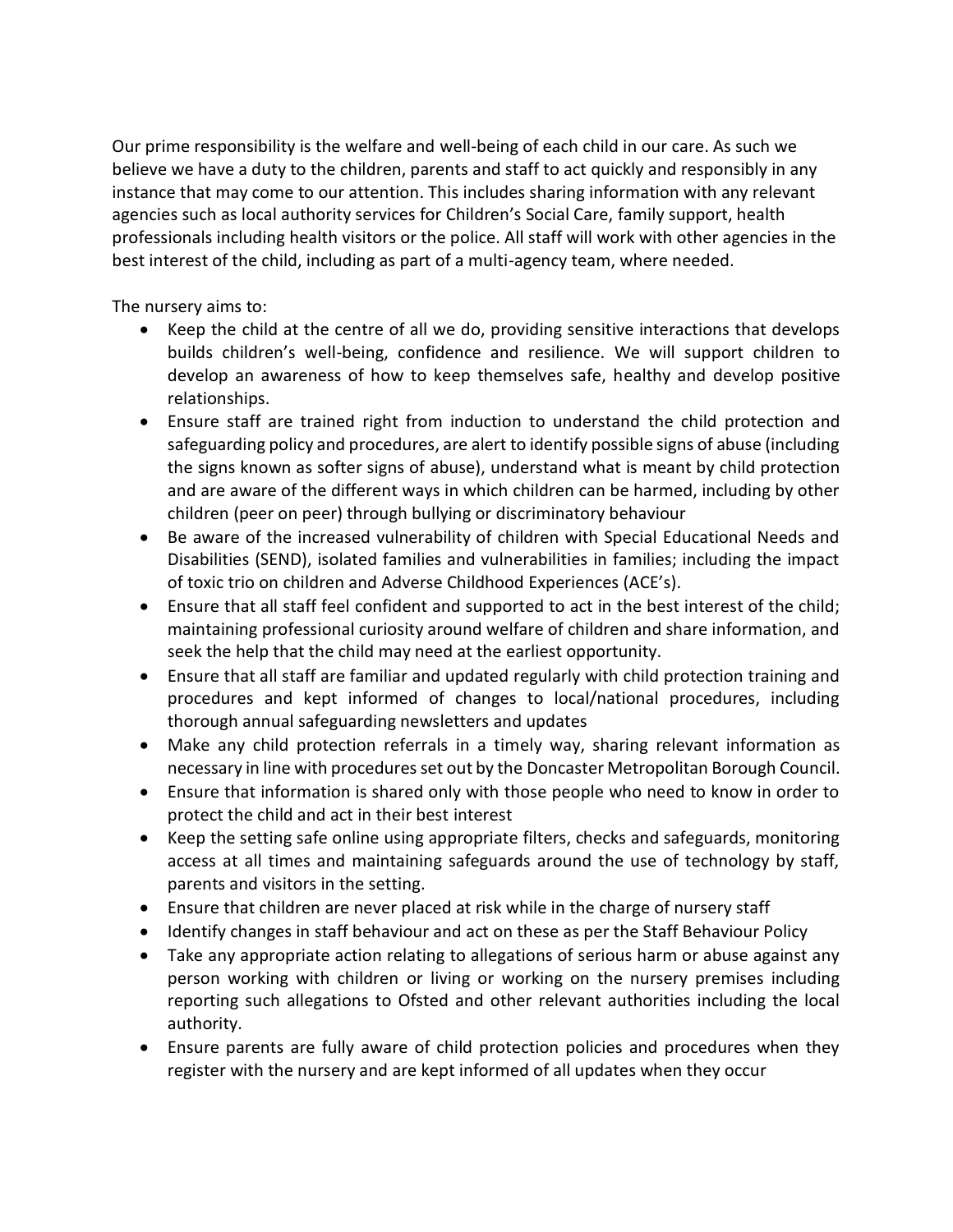• Regularly review and update this policy with staff and parents where appropriate and make sure it complies with any legal requirements and any guidance or procedures issued by the Doncaster Metropolitan Borough Council.

#### •

## **Contact telephone numbers**

Local authority children's social care team **01302 737777** Local authority Designated Officer (LADO) **[01302 737748** Local Authority referral team Refer and Respond **01302 737777, Rotherham MASH 01709 336080, Lincolnshire 01522 782111, Nottinghamshire MASH 0300 500 8090** DCST Out of Hours Team **Doncaster 01302 796000, Nottinghamshire 0300 456 4546, Lincolnshire 01522 782333, Rotherham 01709 336080** NSPCC **0808 800 5000** Local Safeguarding Partnership *01302 737777* Local Early Help services *01302 734110*

#### Ofsted **0300 123 1231**

Emergency police **999** Non-emergency police **101**  Government helpline for extremism concerns **020 7340 7264** Child exploitation and Online protection command (CEOP) **https://www.ceop.police.uk/safetycentre/**

## **Types of abuse and particular procedures followed**

Abuse and neglect are forms of maltreatment of a child. Somebody may abuse or neglect a child by inflicting harm, or by failing to act to prevent harm. Children may be abused within a family, institution or community setting by those known to them or more rarely, a stranger. This could be an adult or adults, another child or children.

# *What to do if you're worried a child is being abused (advice for practitioners) 2015* and *Working Together to Safeguard Children (2018)*

The signs and indicators listed below may not necessarily indicate that a child has been abused, but will help us to recognise that something may be wrong, especially if a child shows a number of these symptoms or any of them to a marked degree.

#### **Indicators of child abuse**

- Failure to thrive and meet developmental milestones
- Fearful or withdrawn tendencies
- Unexplained injuries to a child or conflicting reports from parents or staff
- Repeated injuries
- Unaddressed illnesses or injuries
- Significant changes to behaviour patterns.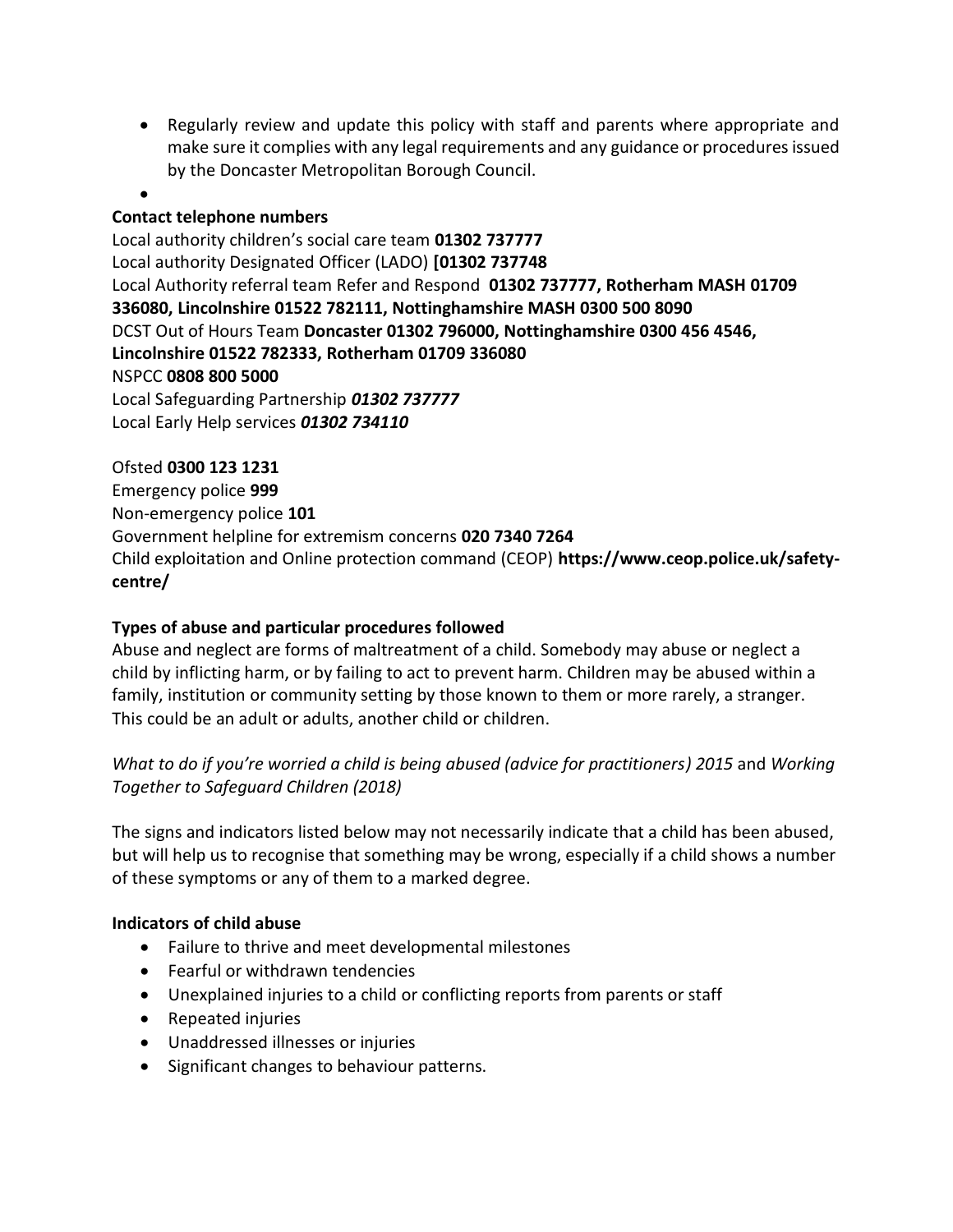Softer signs of abuse as defined by National Institute for Health and Care Excellence (NICE) include:

Emotional states:

- Fearful
- Withdrawn
- Low self-esteem.

Behaviour:

- Aggressive
- Oppositional habitual body rocking.

Interpersonal behaviours:

- Indiscriminate contact or affection seeking
- Over-friendliness to strangers including healthcare professionals
- Excessive clinginess, persistently resorting to gaining attention
- Demonstrating excessively 'good' behaviour to prevent parental or carer disapproval
- Failing to seek or accept appropriate comfort or affection from an appropriate person when significantly distressed
- Coercive controlling behaviour towards parents or carers
- Lack of ability to understand and recognise emotions
- Very young children showing excessive comforting behaviours when witnessing parental or carer distress.

#### **Peer-on-peer abuse**

We are aware that peer-on-peer abuse does take place, so we include children in our policies when we talk about potential abusers. This may take the form of bullying, physically hurting another child, emotional abuse or sexual abuse. We will report this in the same way we do for adults abusing children, and will take advice from the appropriate bodies on this area; to support for both the victim and the perpetrator, as they could also be a victim of abuse. We know that children who develop harmful sexual behaviour have often experienced abuse and neglect themselves.

#### **Physical abuse**

A form of abuse which may involve hitting, shaking, throwing, poisoning, burning or scalding, drowning, suffocating or otherwise causing physical harm to a child. Physical harm may also be caused when a parent or carer fabricates the symptoms of, or deliberately induces, illness in a child.

All children can suffer injuries during their early years as they explore and develop. If an explanation of how a child received their injury doesn't match the injury itself or if a child's injuries are a regular occurrence or there is a pattern to their injuries then you must report your concerns.

#### **Fabricated illness**

Physical harm may also be caused when a parent or carer fabricates the symptoms of, or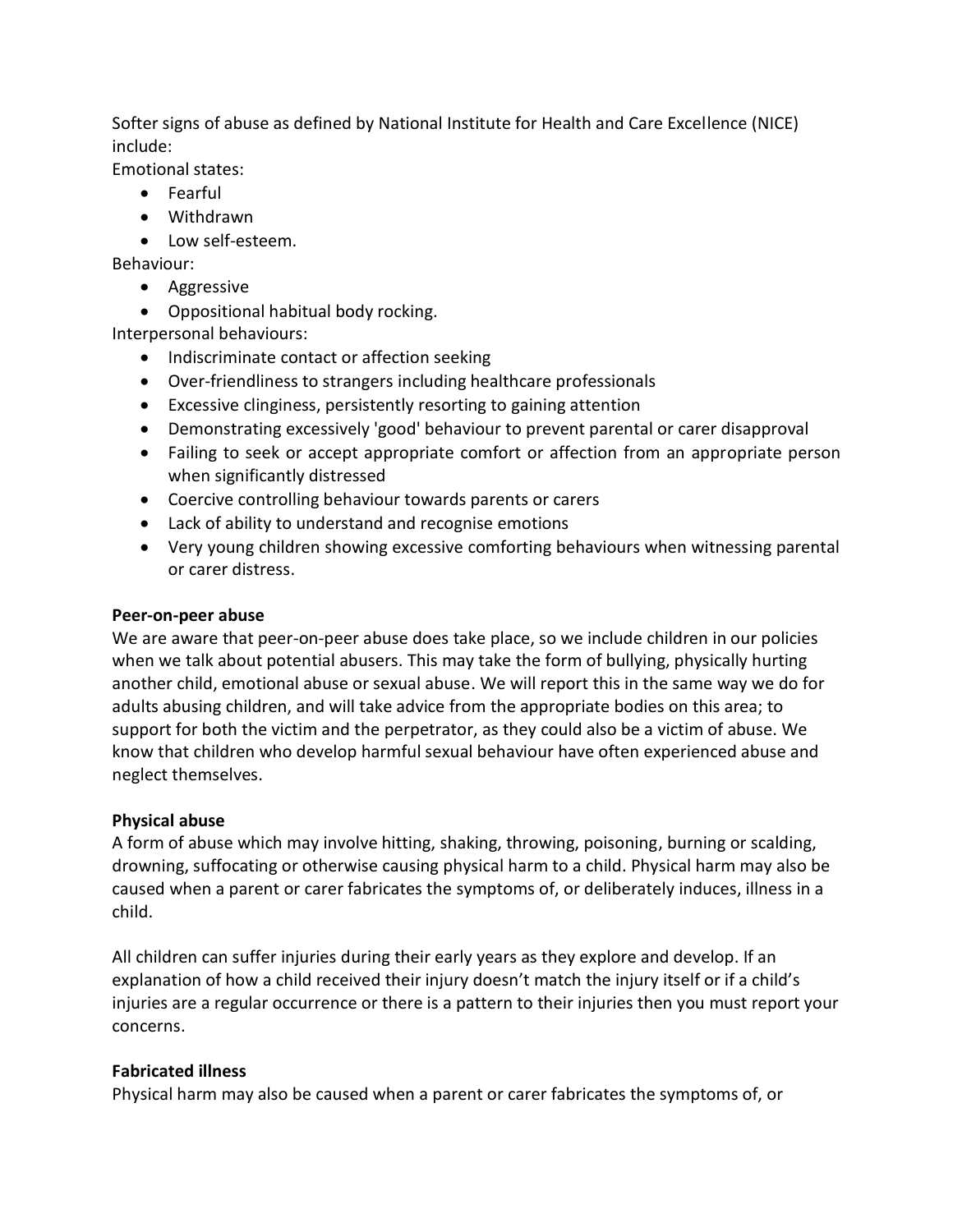deliberately induces, illness in a child. The parent or carer may seek out unnecessary medical treatment or investigation; they may exaggerate a real illness and symptoms or deliberately induce an illness through poisoning with medication or other substances or they may interfere with medical treatments. Fabricated illness is a form of physical abuse and any concerns will be reported, in line with our safeguarding procedures.

## **Female genital mutilation (FGM)**

FGM can also be known as Female Genital Cutting. FGM is a procedure where the female genital organs are injured or changed and there is no medical reason for this. It is frequently a very traumatic and violent act for the victim and can cause harm in many ways. The practice can cause severe pain and there may be immediate and/or long-term health consequences, including mental health problems, difficulties in childbirth, causing danger to the child and mother; and/or death (definition taken from the Multi-agency Statutory Guidance on Female Genital Mutilation)

The procedure may be carried out shortly after birth and during childhood as well as adolescence, just before marriage or during a woman's first pregnancy and varies widely according to the community.

FGM is child abuse and is illegal in the UK. It can be extremely dangerous and can cause:

- Severe pain
- Shock
- Bleeding
- Infection such at tetanus, HIV and hepatitis B and C
- Organ damage
- Blood loss and infections
- Death in some cases

If you have concerns about a child or family, you should contact children's social care team in the same way as other types of physical abuse. We have a mandatory duty to report to police any case where an act of female genital mutilation appears to have been carried out on a girl under the age of 18.

## **Breast ironing/flattening**

Breast ironing also known as "breast flattening" is the process where young girls' breasts are ironed, massaged and/or pounded down through the use of hard or heated objects in order for the breasts to disappear, or delay the development of the breasts entirely. It is believed that by carrying out this act, young girls will be protected from harassment, rape, abduction and early forced marriage.

Breast Ironing/Flattening is a form of physical abuse and can cause serious health issues such as:

• Abscesses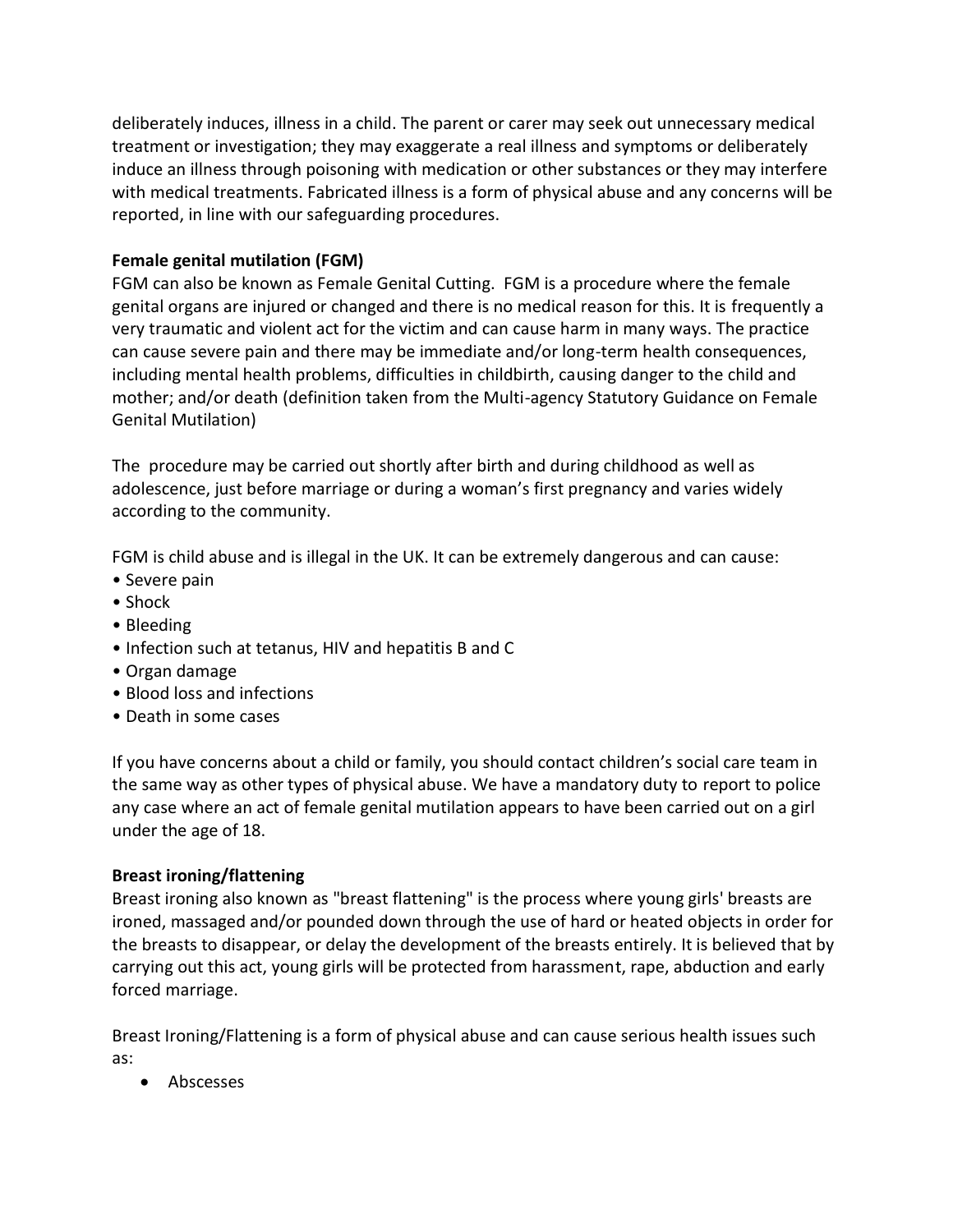- Cysts
- Itching
- Tissue damage
- Infection
- Discharge of milk
- Dissymmetry of the breasts
- Severe fever.

## **Sexual abuse**

Sexual abuse involves forcing, or enticing, a child or young person to take part in sexual activities, not necessarily involving a high level of violence, whether or not the child is aware of what is happening. The activities may involve physical contact, including assault by penetration (for example, rape or oral sex) or non-penetrative acts such as masturbation, kissing, rubbing and touching outside of clothing. They may also include non-contact activities, such as involving children in looking at, or in the production of, sexual images, watching sexual activities, encouraging children to behave in sexually inappropriate ways, or grooming a child in preparation for abuse. Sexual abuse can take place online and technology can be used to facilitate offline abuse. Adult males do not solely perpetrate sexual abuse; women can also commit acts of sexual abuse, as can other children.

Action must be taken if a staff member witnesses an occasion(s) where a child indicates sexual activity through words, play, drawing, has an excessive preoccupation with sexual matters; or has an inappropriate knowledge of adult sexual behaviour, or language, for their developmental age. This may include acting out sexual activity on dolls/toys or in the role-play area with their peers; drawing pictures that are inappropriate for a child, talking about sexual activities or using sexual language or words.

If a child is being sexually abused you may see both emotional and physical symptoms.

Emotional signs:

- Being overly affectionate or knowledgeable in a sexual way inappropriate to the child's age
- Personality changes such as becoming insecure or clingy
- Regressing to younger behaviour patterns such as thumb sucking or bringing out discarded cuddly toys
- Sudden loss of appetite or compulsive eating
- Being isolated or withdrawn
- Inability to concentrate
- Lack of trust or fear of someone they know well, such as not wanting to be alone with a carer
- Becoming worried about clothing being removed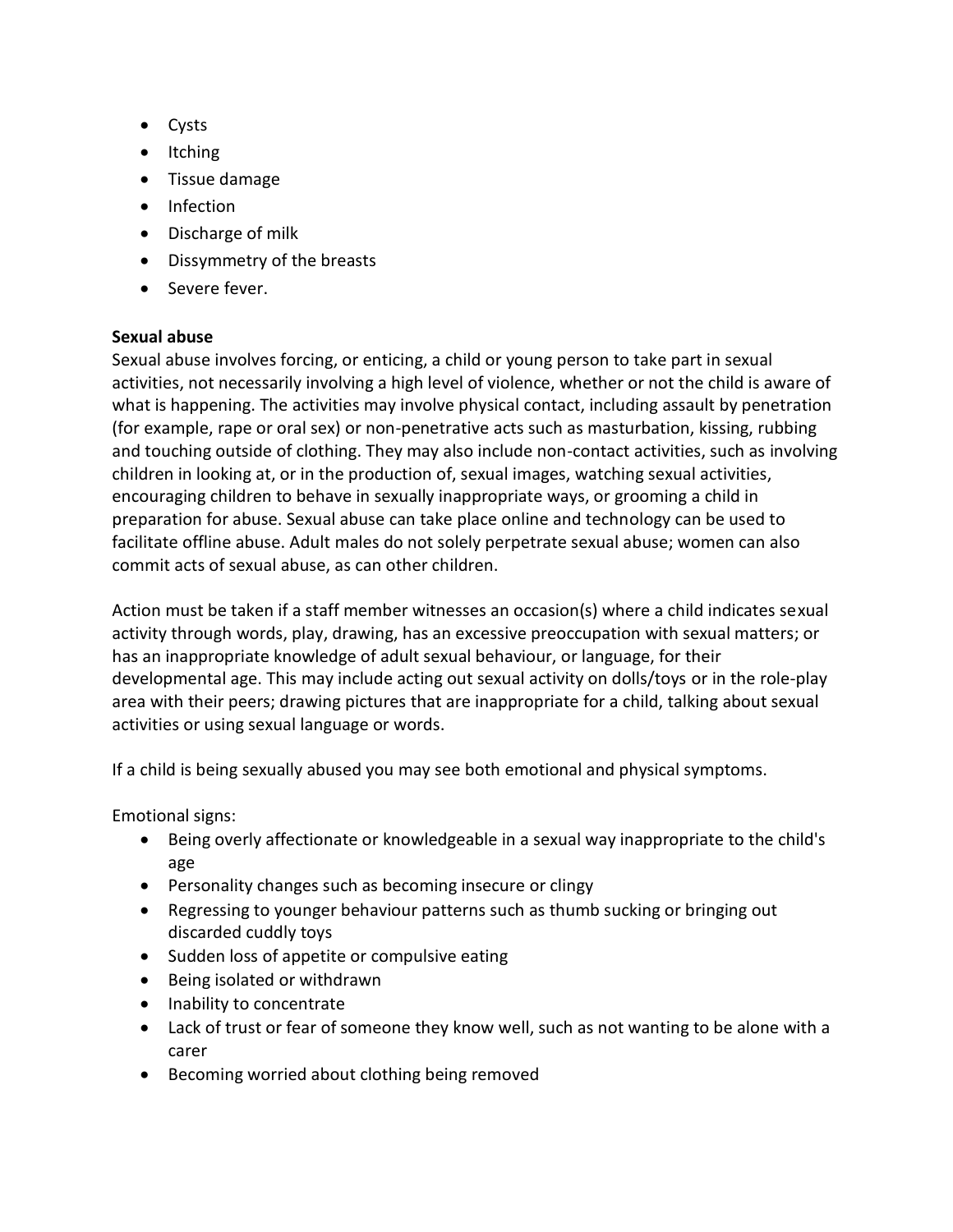- Suddenly drawing sexually explicit pictures or acting out actions inappropriate for their age
- Using sexually explicit language

Physical Signs:

- Bruises
- Bleeding, discharge, pains or soreness in their genital or anal area
- Sexually transmitted infections
- Pregnancy

# **Child sexual exploitation (CSE)**

*Keeping Children Safe in Education (2020)* describes CSE as: CSE occurs where an individual or group takes advantage of an imbalance of power to coerce, manipulate or deceive a child into sexual activity (a) in exchange for something the victim needs or wants, and/or (b) for the financial advantage or increased status of the perpetrator or facilitator. The victim may have been sexually exploited even if the sexual activity appears consensual. CSE does not always involve physical contact; it can also occur through the use of technology. CSE can affect any child or young person (male or female) under the age of 18 years, including 16 and 17 year olds who can legally consent to have sex. It can include both contact (penetrative and nonpenetrative acts) and non-contact sexual activity and may occur without the child or young person's immediate knowledge (e.g. through others copying videos or images they have created and posted on social media).

Signs and indicators may include:

- Physical injuries such as bruising or bleeding
- Having money or gifts they are unable to explain
- Sudden changes in their appearance
- Becoming involved in drugs or alcohol, particularly if you suspect they are being supplied by older men or women
- Becoming emotionally volatile (mood swings are common in all young people, but more severe changes could indicate that something is wrong)
- Using sexual language that you wouldn't expect them to know
- Engaging less with their usual friends
- Appearing controlled by their phone
- Switching to a new screen when you come near the computer
- Nightmares or sleeping problems
- Running away, staying out overnight, missing school
- Changes in eating habits
- Talk of a new, older friend, boyfriend or girlfriend
- Losing contact with family and friends or becoming secretive
- Contracting sexually transmitted diseases.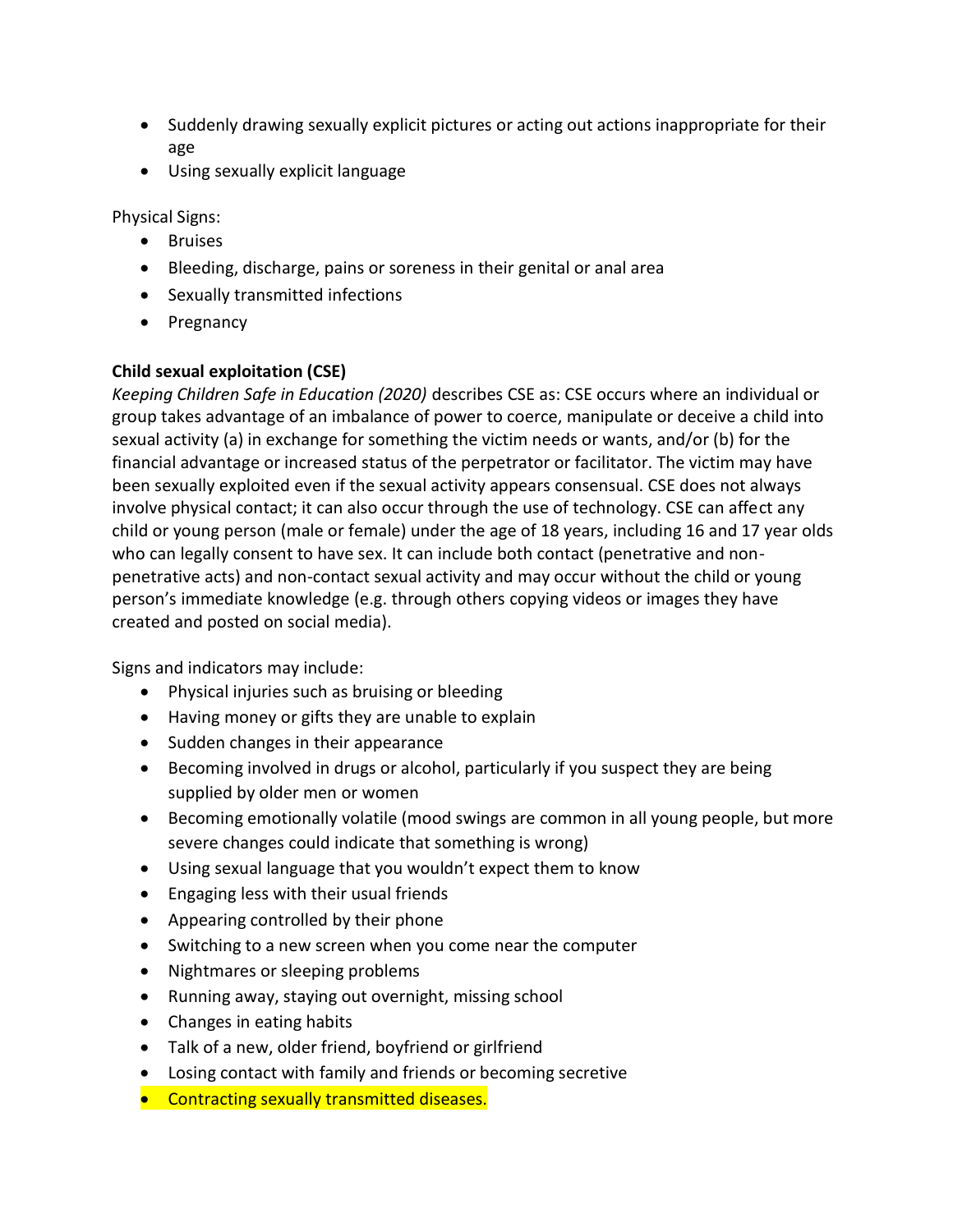# **Child Criminal Exploitation (CCE)**

CCE is where an individual or group takes advantage of an imbalance of power to coerce, control, manipulate or deceive a child into any criminal activity (a) in exchange for something the victim needs or wants, and/or (b) for the financial or other advantage of the perpetrator or facilitator and/or (c) through violence or the threat of violence. The victim may have been criminally exploited even if the activity appears consensual. CCE does not always involve physical contact; it can also occur through the use of technology.

CCE can include children being forced to work in cannabis factories, being coerced into moving drugs or money across the country forced to shoplift or pickpocket, or to threaten other young people. Some of the following can be indicators of CCE:

- Children who appear with unexplained gifts or new possessions;
- Children who associate with other young people involved in exploitation;
- Children who suffer from changes in emotional well-being;
- Children who misuse drugs and alcohol;
- Children who go missing for periods of time or regularly come home late; and
- Children who regularly miss school or education or do not take part in education.

## **Emotional abuse**

Working Together to Safeguard Children defines emotional abuse as the persistent emotional maltreatment of a child such as to cause severe and persistent adverse effects on the child's emotional development. It may involve conveying to a child that they are worthless or unloved, inadequate, or valued only insofar as they meet the needs of another person.

It may include not giving the child opportunities to express their views, deliberately silencing them or 'making fun' of what they say or how they communicate. It may feature age or developmentally inappropriate expectations being imposed on children. These may include interactions that are beyond a child's developmental capability, as well as overprotection and limitation of exploration and learning, or preventing the child participating in normal social interaction. It may involve seeing or hearing the ill-treatment of another. It may involve serious bullying (including cyber bullying), causing children frequently to feel frightened or in danger, or the exploitation or corruption of children. Some level of emotional abuse is involved in all types of maltreatment of a child, though it may occur alone.

Signs and indicators may include:

- Physical, mental and emotional development lags
- Sudden speech disorders
- Overreaction to mistakes
- Extreme fear of any new situation
- Neurotic behaviour (rocking, hair twisting, self-mutilation)
- Extremes of passivity or aggression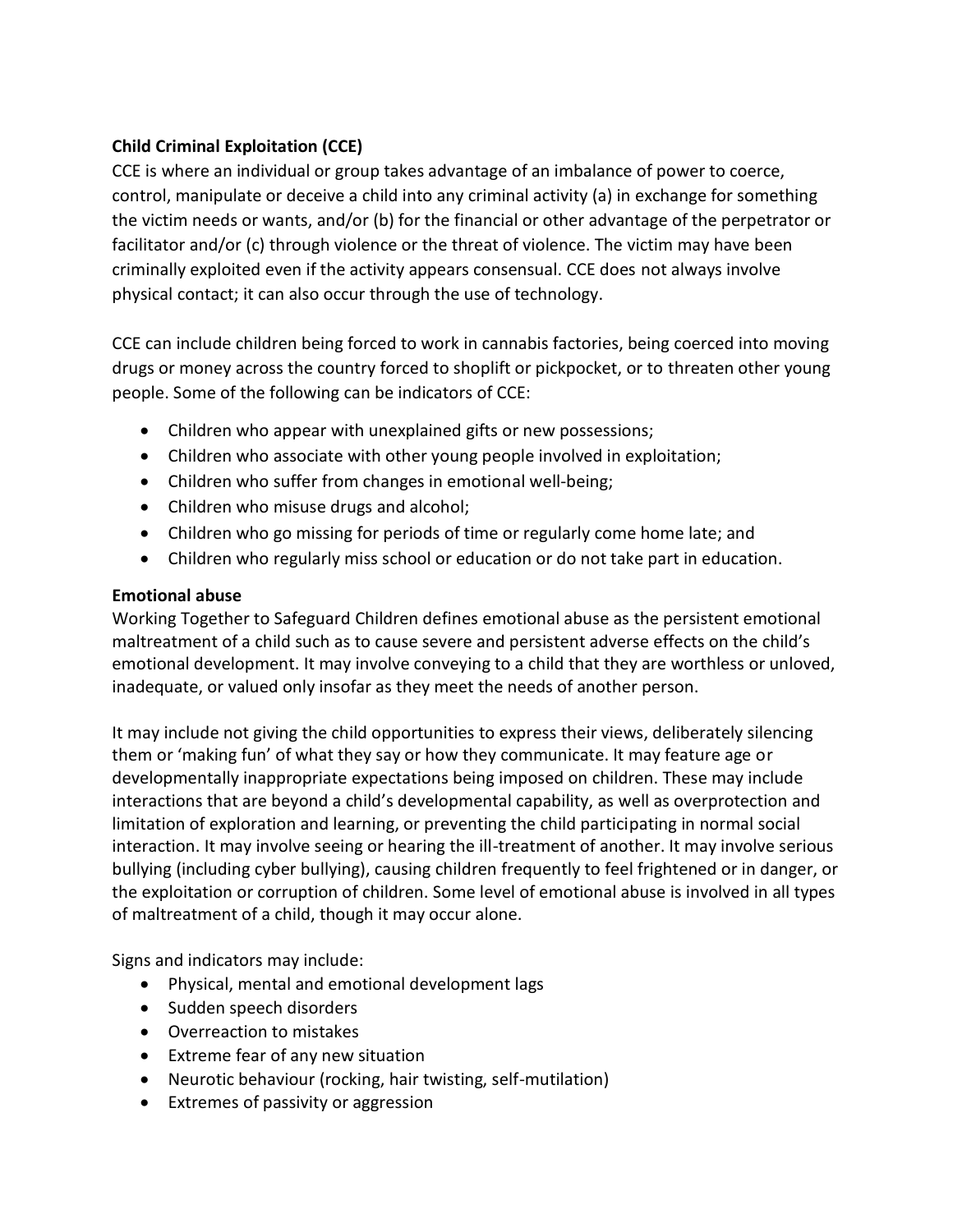• Appear unconfident or lack self-assurance.

Action should be taken if the staff member has reason to believe that there is a severe, adverse effect on the behaviour and emotional development of a child, caused by persistent or severe ill treatment or rejection. Children may also experience emotional abuse through witnessing domestic abuse and alcohol and drug misuse by adults caring for them.

## **Neglect**

Working Together to Safeguard Children defines Neglect as the persistent failure to meet a child's basic physical and/or psychological needs, likely to result in the serious impairment of the child's health or development. Neglect may occur during pregnancy as a result of maternal substance abuse. Once a child is born, neglect may involve a parent or carer failing to:

- a. Provide adequate food, clothing and shelter (including exclusion from home or abandonment)
- b. Protect a child from physical and emotional harm or danger
- c. Ensure adequate supervision (including the use of inadequate caregivers)
- d. Ensure access to appropriate medical care or treatment.

It may also include neglect of, or unresponsiveness to, a child's basic emotional needs.

Signs may include a child persistently arriving at nursery unwashed or unkempt, wearing clothes that are too small (especially shoes that may restrict the child's growth or hurt them), arriving at nursery in the same nappy they went home in or a child having an illness or identified special educational need or disability that is not being addressed by the parent. A child may also be persistently hungry if a parent is withholding food or not providing enough for a child's needs.

Neglect may also be shown through emotional signs, e.g. a child may not be receiving the attention they need at home and may crave love and support at nursery. In addition, neglect may occur through pregnancy as a result of maternal substance abuse. Action should be taken if the staff member has reason to believe that there has been any type of neglect of a child.

## **County Lines**

The National Crime Agency (NCA) describe county lines as a term used to describe gangs and organised criminal networks involved in exporting illegal drugs from big cities into smaller towns, using dedicated mobile phone lines or other form of 'deal line.' Customers will live in a different area to where the dealers and networks are based, so drug runners are needed to transport the drugs and collect payment.

Offenders will often use coercion, intimidation, violence (including sexual violence) and weapons to ensure compliance of victims. Children can be targeted and recruited into county lines in a number of locations including schools, further and higher educational institutions, pupil referral units, special educational needs schools, children's homes and care homes.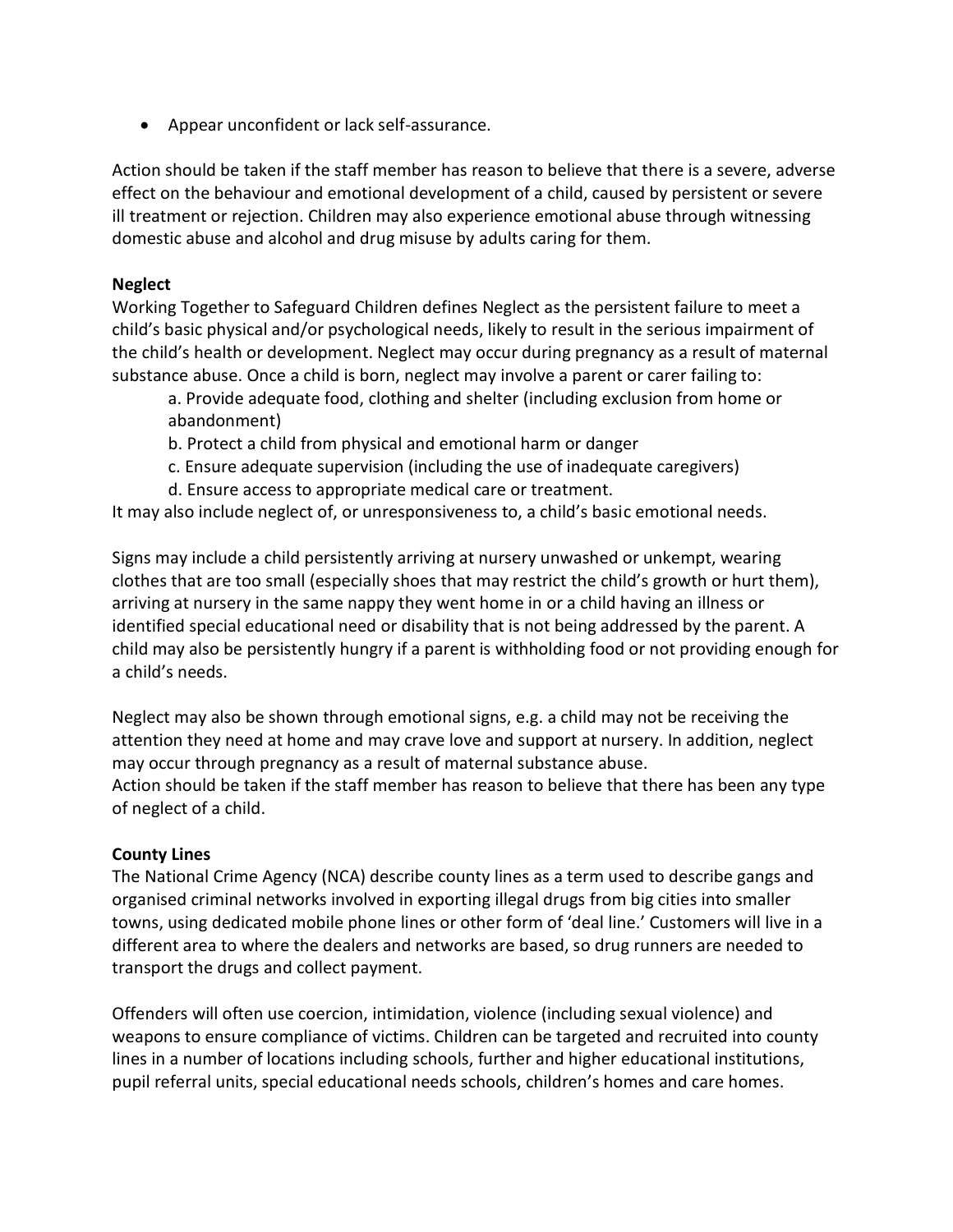Signs and indicators to be aware of include:

- Changes in the way young people you might know dress
- Unexplained, sometimes unaffordable new things (e.g. clothes, jewellery, cars etc.)
- Missing from home or schools and/or significant decline in performance
- New friends or relationships with those who don't share any mutual friendships with the victim or anyone else
- May be carrying a weapon
- Receiving more texts or calls than usual
- Sudden influx of cash, clothes or mobile phones
- Unexplained injuries
- Significant changes in emotional well-being
- Young people seen in different cars/taxis driven by unknown adults
- Young people seeming unfamiliar with your community or where they are
- Truancy, exclusion, disengagement from school
- An increase in anti-social behaviour in the community
- Unexplained injuries
- Gang association or isolation from peers or social networks.

## **Cuckooing**

Cuckooing is a form of county lines crime in which drug dealers take over the home of a vulnerable person in order to criminally exploit them as a base for drug dealing, often in multioccupancy or social housing properties. Signs that this is happening in a family property may be an increase in people entering or leaving the property, an increase in cars or bikes outside the home; windows covered or curtains closed for long periods, family not being seen for extended periods; signs of drug use or an increase in anti-social behaviour at the home.

If we recognise any of these signs, we will report our concerns as per our reporting process.

## **Contextual safeguarding**-

As young people grow and develop they may be vulnerable to abuse or exploitation from outside their family. These extra-familial threats might arise at school and other educational establishments, from within peer groups, or more widely from within the wider community and/or online.

As part of our safeguarding procedures we will work in partnership with parents/carers and other agencies to work together to safeguard children and provide the support around contextual safeguarding concerns.

## **Domestic Abuse / Honour Based Abuse / Forced Marriages**

We look at these areas as a child protection concern. Please refer to the separate policy for further details on this.

#### **Extremism – the Prevent Duty**

Under the Counter-Terrorism and Security Act 2015 we have a duty to safeguard at risk or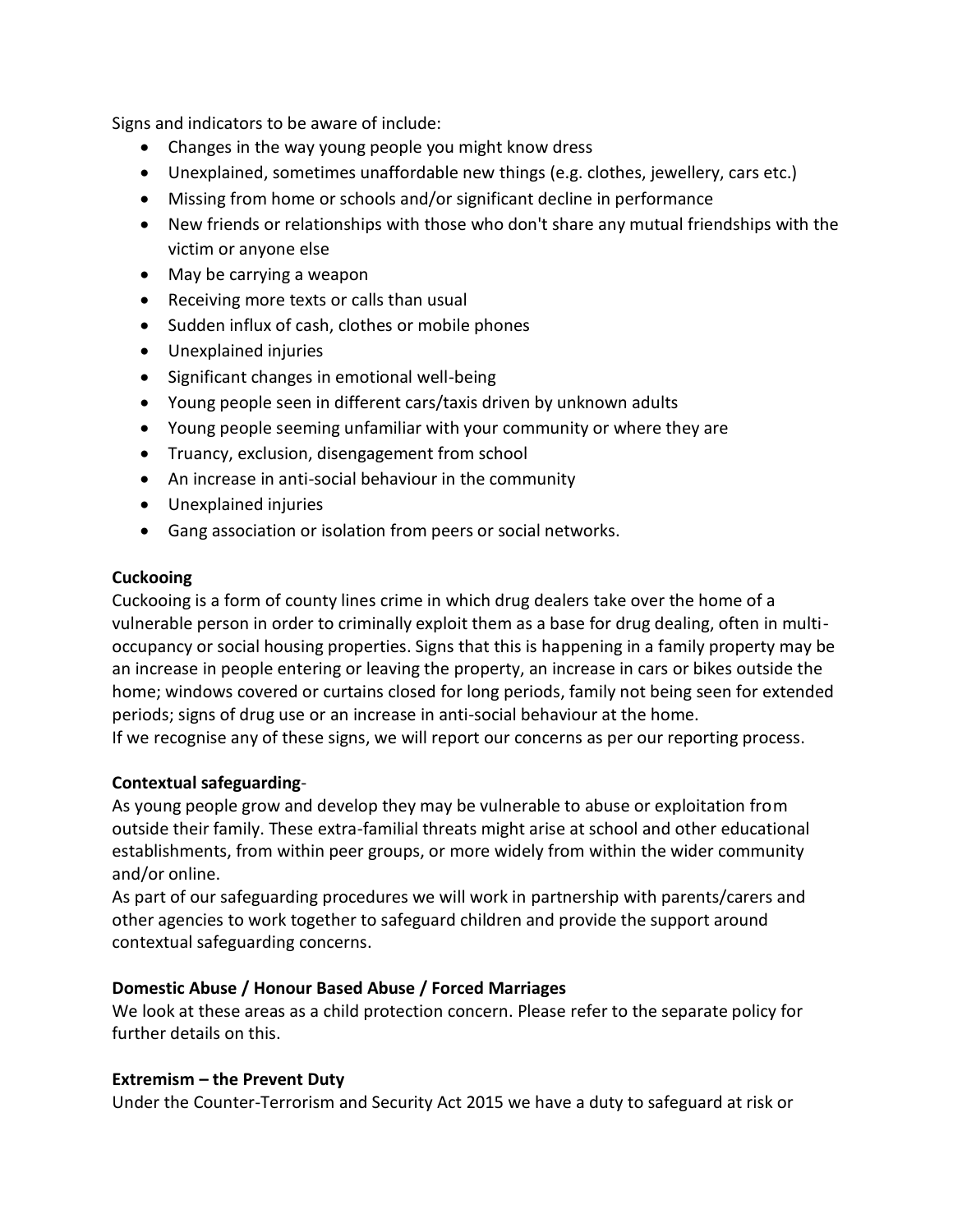vulnerable children under the Counter-Terrorism and Security Act 2015 to have "due regard to the need to prevent people from being drawn into terrorism" and refer any concerns of extremism to the police (In Prevent priority areas the local authority will have a Prevent lead who can also provide support).

Children can be exposed to different views and receive information from various sources. Some of these views may be considered radical or extreme. Radicalisation is the way a person comes to support or be involved in extremism and terrorism. It's a gradual process so young people who are affected may not realise what's happening.

Radicalisation is a form of harm. The process may involve:

- Being groomed online or in person
- Exploitation, including sexual exploitation
- Psychological manipulation
- Exposure to violent material and other inappropriate information
- The risk of physical harm or death through extremist acts

We have a Prevent Duty and Radicalisation policy in place. Please refer to this for specific details.

#### **Online Safety**

We take the safety of our children very seriously and this includes their online safety. Please refer to the Online Safety policy for further details.

#### **Human Trafficking and Slavery**

Please refer to our Human Trafficking and Slavery policy for detail on how we keep children safe in this area.

#### **Adult sexual exploitation**

As part of our safeguarding procedures we will also ensure that staff and students are safeguarded from sexual exploitation.

#### **Up skirting**

Up skirting involves taking a picture of someone's genitals or buttocks under their clothing without them knowing, either for sexual gratification or in order to humiliate, or distress, the individual. This is a criminal offence and any such action would be reported following our reporting procedures.

#### **Child abuse linked to faith or belief (CALFB)**

Child abuse linked to faith or belief (CALFB) can happen in families when there is a concept of belief in:

• Witchcraft and spirit possession, demons or the devil acting through children or leading them astray (traditionally seen in some Christian beliefs)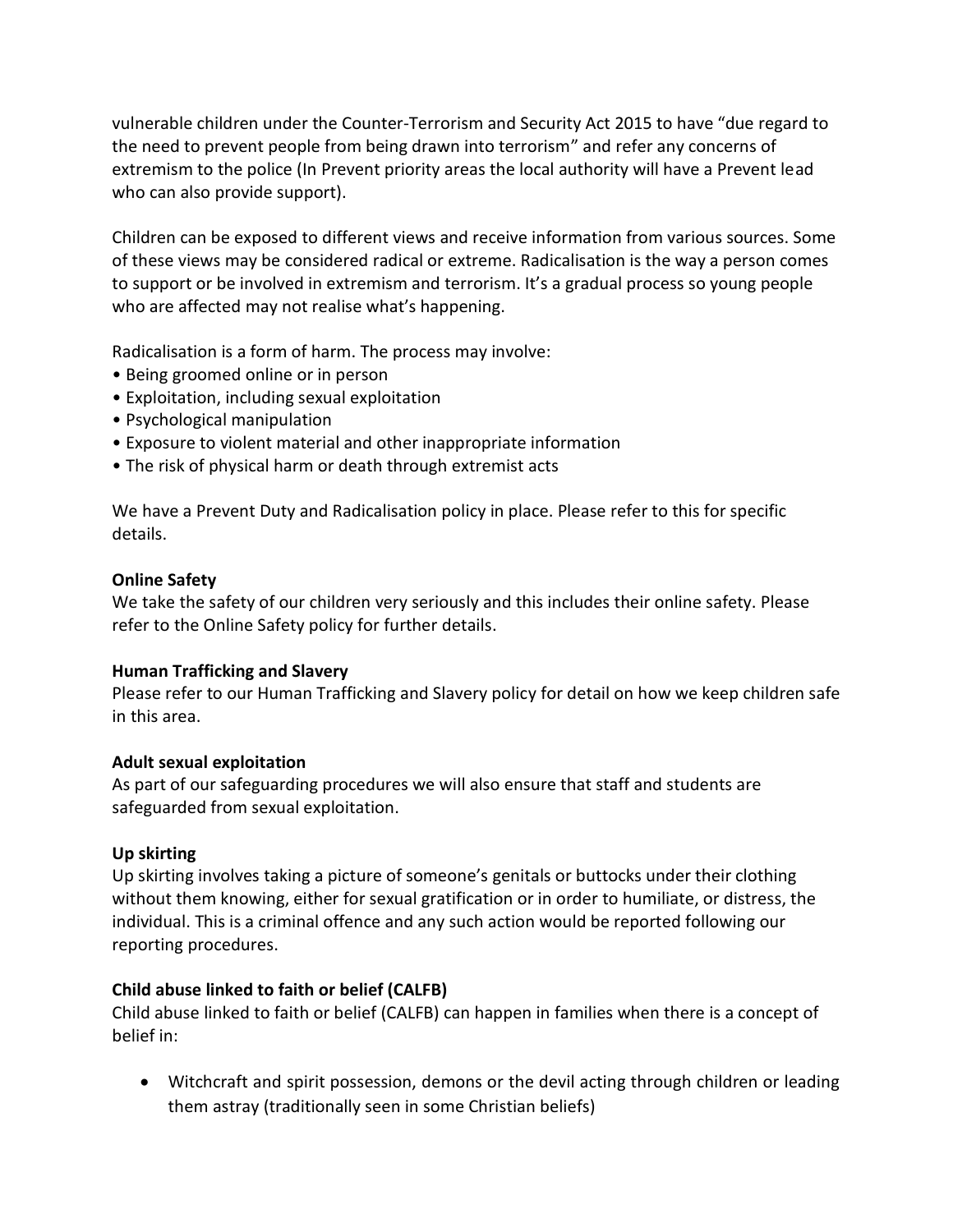- The evil eye or djinns (traditionally known in some Islamic faith contexts) and dakini (in the Hindu context)
- Ritual or multi murders where the killing of children is believed to bring supernatural benefits, or the use of their body parts is believed to produce potent magical remedies
- Use of belief in magic or witchcraft to create fear in children to make them more compliant when they are being trafficked for domestic slavery or sexual exploitation.

This is not an exhaustive list and there will be other examples where children have been harmed when adults think that their actions have brought bad fortune.

## **Reporting Procedures**

All staff have a responsibility to report safeguarding concerns and suspicions of abuse. These concerns will be discussed with the designated safeguarding lead (DSL) as soon as possible.

- Staff will report their concerns to the DSL Lisa Robson, (in the absence of the DSL they will be reported to the Deputy DSLs: Jo Kelly or Ashleigh Andrew).
- Any signs of marks/injuries to a child or information a child has given will be recorded and stored securely.
- For children who arrive at nursery with an existing injury, a form will be completed along with the parent's/ carers explanation as to how the injury happened. Staff will have professional curiosity around any explanations given, any concerns around existing injury's will be reported.
- If appropriate, any concerns/or incidents will be discussed with the parent/carer and discussions will be recorded. Parents will have access to these records on request in line with GDPR and data protection guidelines.
- If there are queries/concerns regarding the injury/information given, then the following procedures will take place:

The designated safeguarding lead will:

- Contact the Local Authority children's social care team to report concerns and seek advice immediately, or as soon as it is practical to do so . If it is believed a child is in immediate danger we will contact the police. If the safeguarding concern relates to an allegation against an adult working or volunteering with children then the DSL will follow the reporting allegations procedure (see below).
- Record the information and action taken relating to the concern raised
- Speak to the parents (unless advised not do so by LA children's social care team)
- The designated safeguarding lead will follow up with the Local Authority children's social care team if they have not contacted the setting within the timeframe set out in Working Together to Safeguarding Children (2018). We will never assume that action has been taken.

Keeping children safe is our highest priority and if, for whatever reason, staff do not feel able to report concerns to the DSL or deputy DSL they should call the Local Authority children's social care team, the Police or the NSPCC and report their concerns anonymously.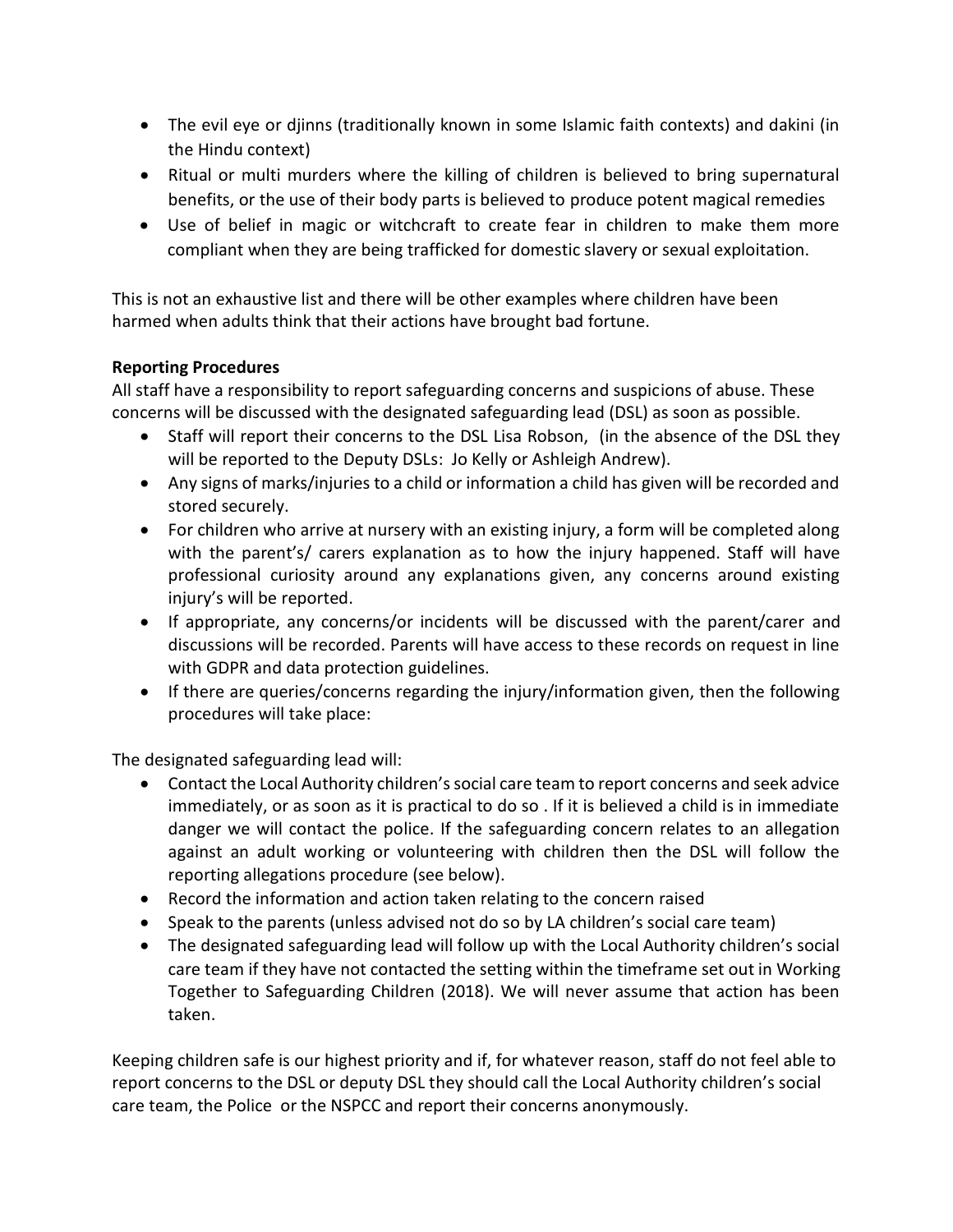These contact numbers are displayed on page 3 of this document

# **Responding to a spontaneous disclosure from a child**

If a child starts to talk openly to a member of staff about abuse they may be experiencing then staff will:

- Give full attention to the child or young person
- Keep body language open and encouraging
- Be compassionate, be understanding and reassure them their feelings are important. Phrases such as 'you've shown such courage today'
- Take time and slow down: we will respect pauses and will not interrupt the child let them go at their own pace
- Recognise and respond to their body language
- Show understanding and reflect back
- Make it clear you are interested in what the child is telling you
- Reflect back what they have said to check your understanding and use their language to show it's their experience
- Reassure the child that they have done the right thing in telling you. Make sure they know that abuse is never their fault
- Never talk to the alleged perpetrator about the child's disclosure. This could make things a lot worse for the child.

(Information taken from NSPCC)

Any disclosure will be reported to the nursery manager or DSL and will be referred to the local authority children's social care team immediately, following our reporting procedures.

## **Recording Suspicions of Abuse and Disclosures**

Staff should make an objective record of any observation or disclosure, supported by the nursery manager or designated safeguarding lead (DSL). This record should include:

- Child's name
- Child's address
- Age of the child and date of birth
- Date and time of the observation or the disclosure, location
- Exact words spoken by the child (word for word) and non-verbal communication
- Exact position and type of any injuries or marks seen
- Exact observation of any incident including any concern was reported, with date and time; and the names of any other person present at the time
- Any discussion held with the parent(s) (where deemed appropriate).

These records should be signed by the person reporting this and the Manager/ DSL, dated and kept in a separate confidential file.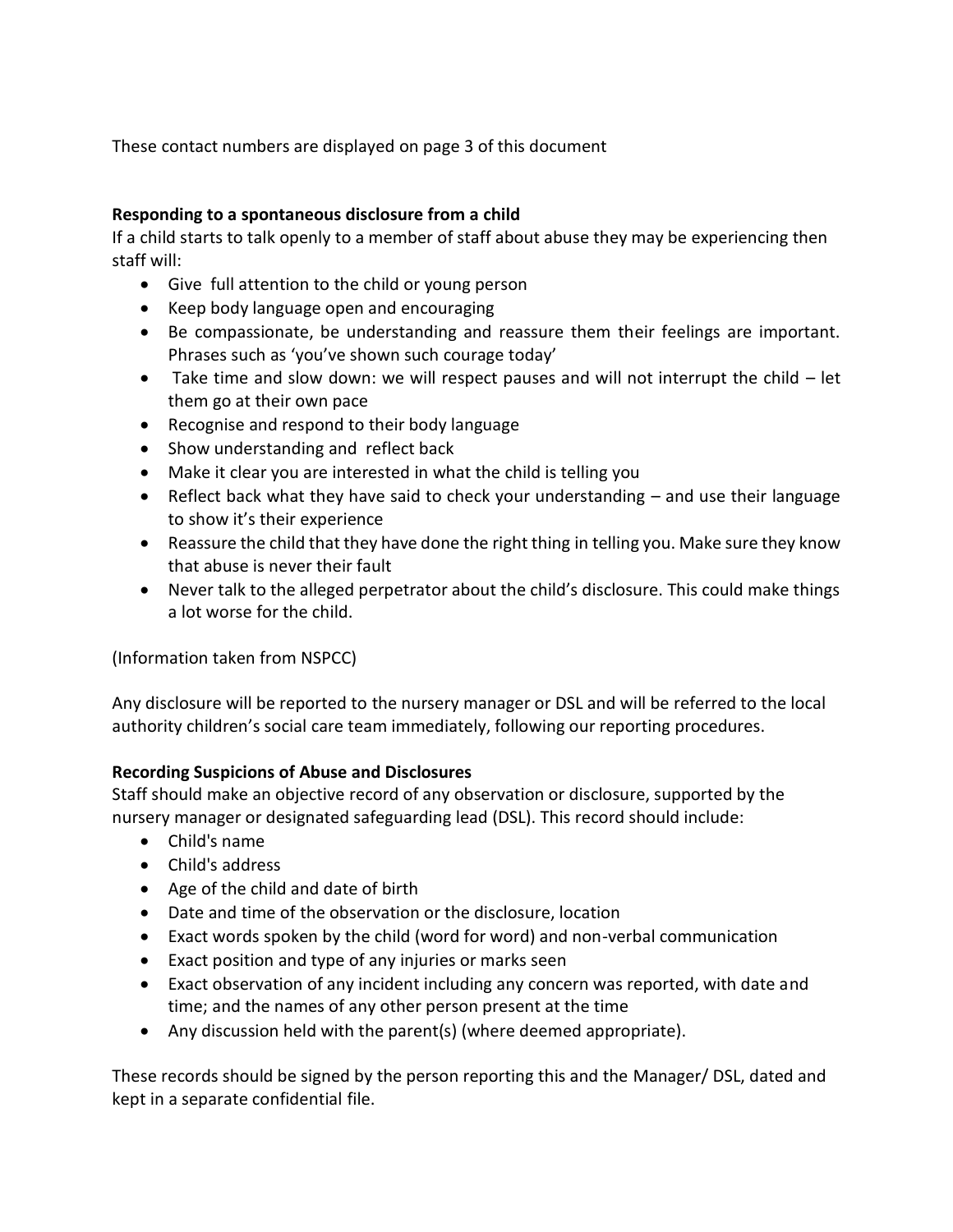If a child starts to talk to an adult about potential abuse it is important not to promise the child complete confidentiality. This promise cannot be kept. It is vital that the child is allowed to talk openly and disclosure is not forced or words put into the child's mouth. As soon as possible after the disclosure details must be logged accurately. It is not the nursery's role to investigate, it is the role of statutory services to complete this.

Staff involved in a safeguarding case may be asked to supply details of any information/concerns they have with regard to a child. The nursery expects all members of staff to co-operate with the local authority children's social care, police, and Ofsted in any way necessary to ensure the safety of the children.

Staff must not make any comments either publicly or in private about the supposed or actual behaviour of a parent, child or member of staff.

## **Informing parents**

Parents are normally the first point of contact. If a suspicion of abuse is recorded, parents are informed at the same time as the report is made, except where the guidance of the local authority children's social care team/police does not allow this to happen. This will usually be the case where the parent or family member is the likely abuser or where a child may be endangered by this disclosure. In these cases the investigating officers will inform parents.

## **Confidentiality**

All suspicions, enquiries and external investigations are kept confidential and shared only with those who need to know. Any information is shared in line with guidance from the local authority. All staff, students and volunteers are bound by confidentiality and any information will not be discussed out of work, or this will become a disciplinary matter.

The Nursery has due regard to the data protection principles as in the Data Protection Act 2018 and General Data Protection Regulations (GDPR)<sup>1</sup>. These do not prohibit the collection and sharing of personal information, even without consent if this would put the child at further risk. We will follow the principles around data collection and information sharing, and ensure any information is recorded and shared in an appropriate way.

#### **Support to families**

The nursery takes every step in its power to build up trusting and supportive relations among families, staff, students and volunteers within the nursery.

The nursery continues to welcome the child and the family whilst enquiries are being made in relation to abuse in the home situation. Parents and families will be treated with respect in a non-judgmental manner whilst any external investigations are carried out in the best interest of

1

https://assets.publishing.service.gov.uk/government/uploads/system/uploads/attachment\_data/file/721581/Infor mation\_sharing\_advice\_practitioners\_safeguarding\_services.pdf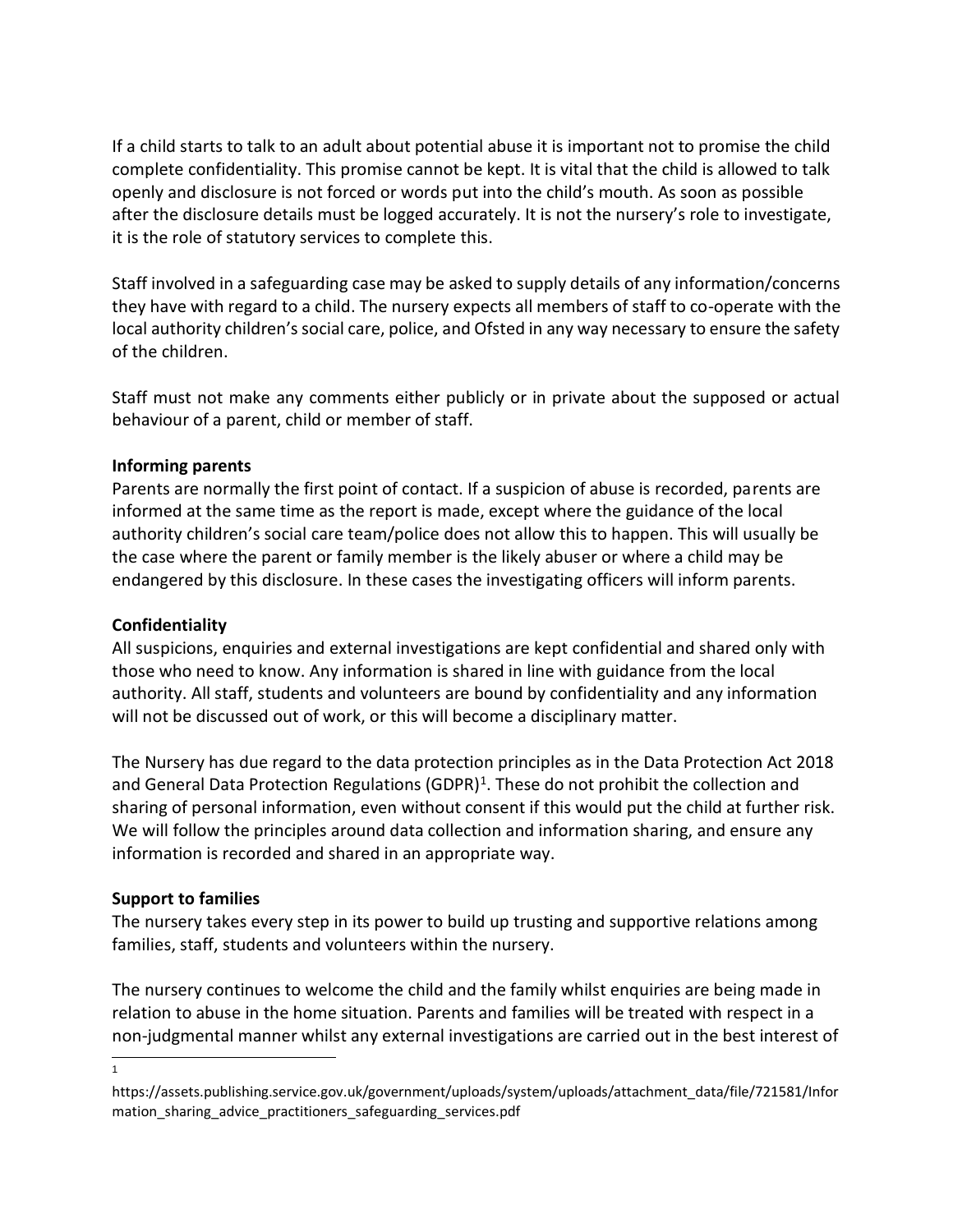the child.

## **Record Keeping**

Confidential records kept on a child are shared with the child's parents or those who have parental responsibility for the child, only if appropriate and in line with guidance of the local authority with the proviso that the care and safety of the child is paramount. We will do all in our power to support and work with the child's family.

The Nursery keeps appropriate records to support the early identification of children and families that would benefit from support. Factual records are maintained in a chronological order with parental discussions. Records are reviewed regularly by the DSL to look holistically at identifying children's needs.

## **Allegations against adults working or volunteering with children**

If an allegation is made against a member of staff, student or volunteer or any other person who lives or works on the nursery premises regardless of whether the allegation relates to the nursery premises or elsewhere, we will follow the procedure below.

An allegation against a member of staff/student/volunteer/supply staff or any other person may relate to a person who has:

- behaved in a way that has harmed a child, or may have harmed a child;
- possibly committed a criminal offence against or related to a child;
- behaved towards a child or children in a way that indicates he or she may pose a risk of harm to children; or
- behaved or may have behaved in a way that indicates they may not be suitable to work with children.

The allegation should be reported to the senior manager on duty. If this person is the subject of the allegation then this should be reported to the owner/registered person/DSL/deputy manager instead.

At Wilsic Road Day Nursery we will follow our own local safeguarding partnership website information about how to report an allegation and we would also inform Ofsted immediately in order for this to be investigated by the appropriate bodies promptly:

- If as an individual you feel this will not be taken seriously or are worried about the allegation getting back to the person in question then it is your duty to inform the local authority children's social care team yourself directly
- The local authority children's social care team will be informed immediately for advice and guidance
- A full investigation will be carried out by the appropriate professionals (local authority children's social care team , Ofsted) to determine how this will be handled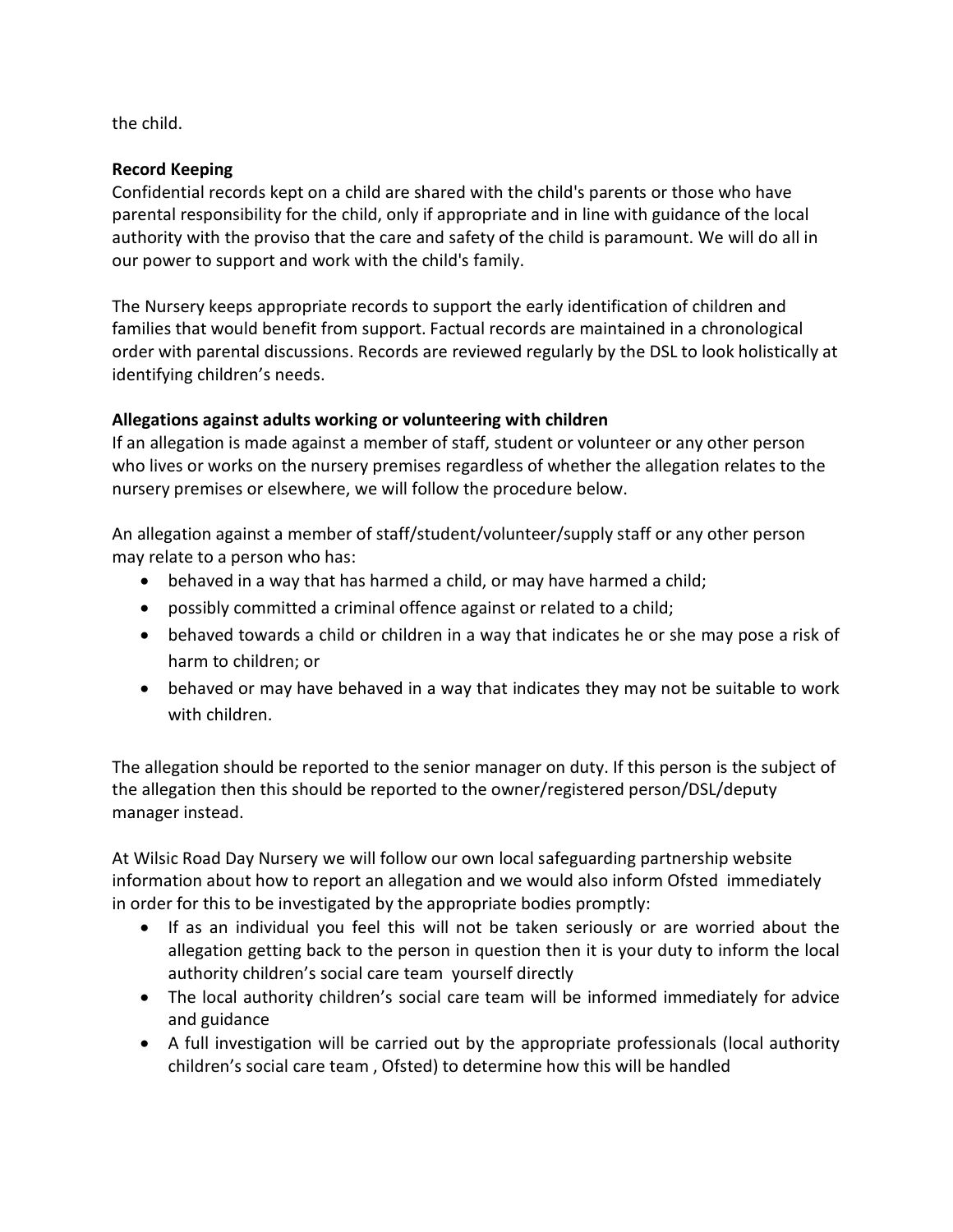- The nursery will follow all instructions from the local authority children's social care team and Ofsted and ask all staff members to do the same and co-operate where required
- Support will be provided to all those involved in an allegation throughout the external investigation in line with local authority children's social care team support and advice
- The nursery reserves the right to suspend any member of staff during an investigation, Legal advice will be sought to ensure compliance with the law.
- All enquiries/external investigations/interviews will be documented and kept in a locked file for access by the relevant authorities
- Founded allegations will be passed on to the relevant organisations including the local authority children's social care team and where an offence is believed to have been committed, the police will also be informed.
- Founded allegations will be dealt with as gross misconduct in accordance with our disciplinary procedures and may result in the termination of employment, Ofsted will be notified immediately of this decision along with notifying the Disclosure and Barring Service (DBS) to ensure their records are updated.
- All safeguarding records will be kept until the person reaches normal retirement age or for 21 years and 3 months if that is longer. This will ensure accurate information is available for references and future DBS checks and avoids any unnecessary reinvestigation
- The nursery retains the right to dismiss any member of staff in connection with founded allegations following an inquiry
- Unfounded allegations will result in all rights being reinstated
- A return to work plan will be put in place for any member of staff returning to work after an allegation has been deemed unfounded. Individual support will be offered to meet the needs of the individual staff member and the nature of the incident; this may include more frequent supervisions, coaching and mentoring and external support.

## **Monitoring children's attendance**

As part of our requirements under the statutory framework and guidance documents we are required to monitor children's attendance patterns to ensure they are consistent and no cause for concern.

Parents should please inform the nursery prior to their children taking holidays or days off, and all incidents of sickness absence should be reported to the nursery the same day so the nursery management are able to account for a child's absence.

This should not stop parents taking precious time with their children, by keeping us informed parents can help us to meet our statutory requirements and let us know that children are safe.

If a child has not arrived at nursery within one hour of their normal start time the parents will be called to ensure the child is safe and healthy. If the parents are not contactable then the emergency contacts numbers listed will be used to ensure all parties are safe. Staff will work their way down the emergency contact list until contact is established and we are made aware that all is well with the child and family. It is a parent's responsibility to keep their emergency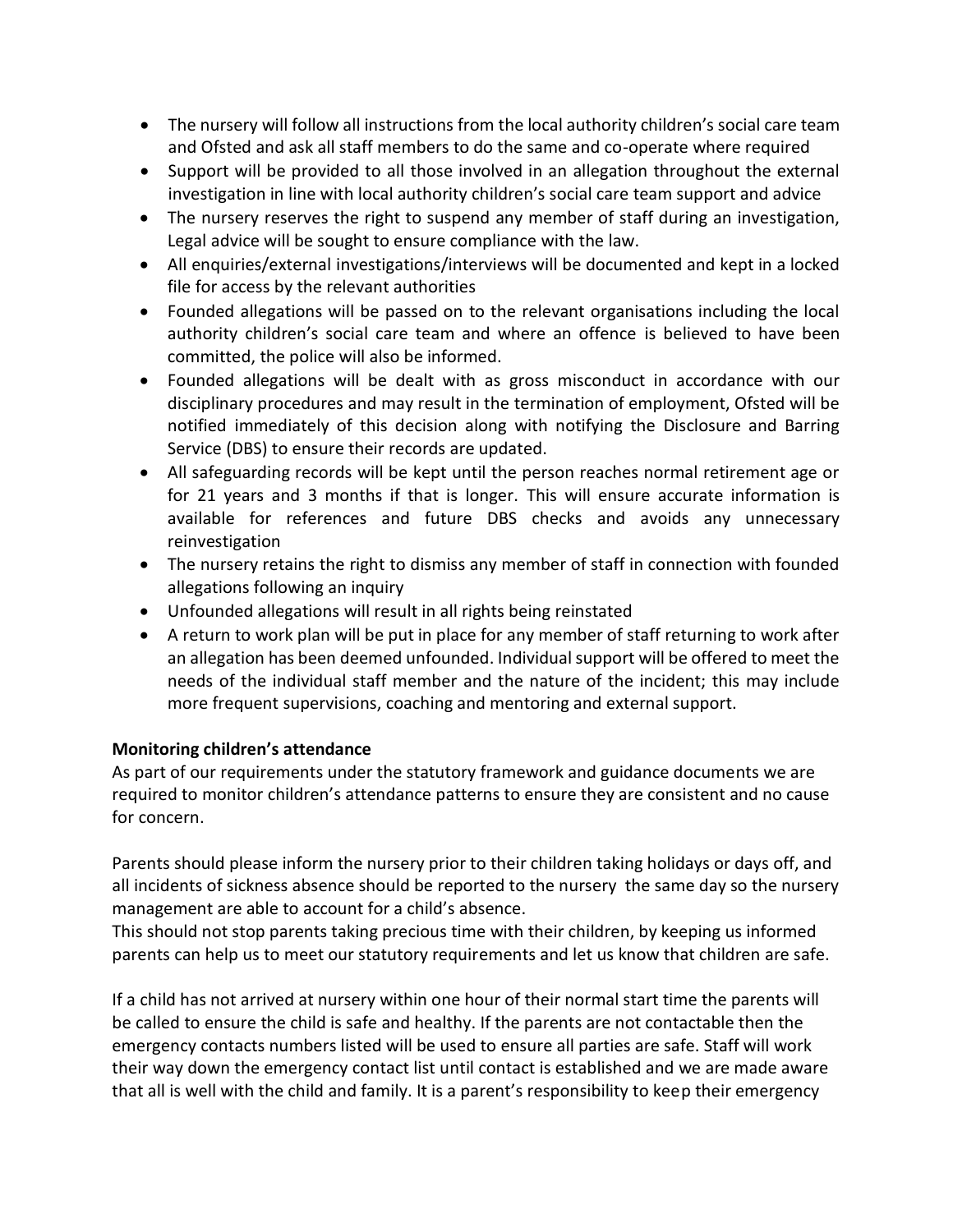contact details updated.

Where a child is part of a child protection plan, or during a referral process, any absences will immediately be reported to the local authority children's social care team to ensure the child remains safe and well.

## **Looked after children**

As part of our safeguarding practice we will ensure our staff are aware of how to keep looked after children safe. In order to do this we ask that we are informed of:

- The legal status of the child (e.g. whether the child is being looked after under voluntary arrangements with consent of parents or on an interim or full care order)
- Contact arrangements for the biological parents (or those with parental responsibility)
- The child's care arrangements and the levels of authority delegated to the carer by the authority looking after him/her
- The details of the child's social worker and any other support agencies involved
- Any child protection plan or care plan in place for the child in question.

Please refer to the Looked After Children policy for further details.

## **Staffing and volunteering**

Our policy is to provide a secure and safe environment for all children. We follow safer recruitment practices including obtaining references and all staff employed to work with children will have enhanced criminal record checks from the Disclosure and Barring Service (DBS) before being able to carry out intimate care routines or be left unsupervised with children.

We will obtain enhanced criminal records checks (DBS) for volunteers in the setting. Volunteers and visitors will never have unsupervised access to children.

All staff will attend child protection training and receive initial basic child protection training during their induction period. This will include the procedures for spotting signs and behaviours of abuse and abusers/potential abusers, recording and reporting concerns and creating a safe and secure environment for the children in the nursery. During induction staff will be given contact details for the local authority children's social care team's, the local safeguarding children partnership and Ofsted to enable them to report any safeguarding concerns, independently, if they feel it necessary to do so.

Ongoing suitability of staff is monitored through:

- regular supervisions
- peer observations
- annual declaration of staff suitability
- safeguarding competencies
- regular review of DBS using the online update service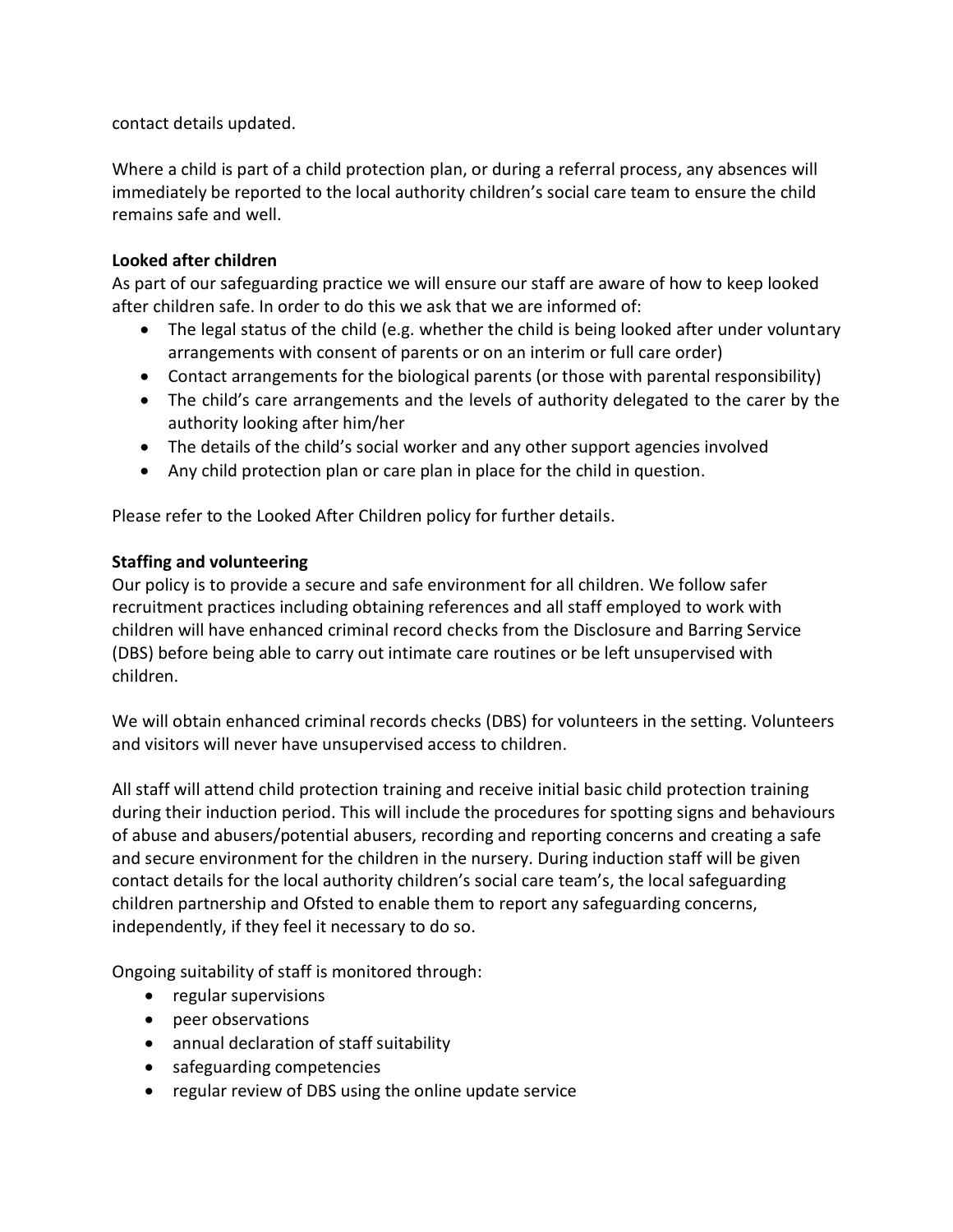## **Designated Safeguarding Lead**

We have named persons within the nursery who take lead responsibility for safeguarding and co-ordinate child protection and welfare issues, known as the Designated Safeguarding Leads (DSL), there is always at least one designated person on duty during the opening hours of the setting. The designated persons will receive comprehensive training at least every two years and update their knowledge on an ongoing basis, but at least once a year.

The nursery DSL's liaise with the local authority children's social care team, undertakes specific training, including a child protection training course, and receives regular updates to developments within this field. They in turn support the ongoing development and knowledge of the staff team with regular safeguarding updates.

The Designated Safeguarding Leads (DSL) at the nursery are: **Lisa Robson, Jo Kelly and Ashleigh Andrew**

## **The role of the Designated Safeguarding Lead:**

Ensure that the settings safeguarding policy and procedures are reviewed and developed in line with current guidance; and develop staff understanding of the settings safeguarding policies

- Take the lead on responding to information from the staff team relating to child protection concerns
- Provide advice, support and guidance on an on-going basis to staff, students and volunteers.
- To identify children who may need early help or who are at risk of abuse
- To help staff to ensure the right support is provided to families
- To liaise with the local authority and other agencies with regard to child protection concerns
- Ensure the setting is meeting the requirements of the EYFS Safeguarding requirements
- To ensure policies are in line with the local safeguarding procedures and details
- Disseminate updates to legislation to ensure all staff are kept up to date with safeguarding practices
- To manage and monitor accidents, incidents and existing injuries; ensuring accurate and appropriate records are kept
- Attend meetings with the child's key person
- Attend case conferences and external safeguarding meetings, as requested, by external agencies.

## **The Nursery safeguards children and staff by;**

- Providing adequate and appropriate staffing resources to meet the needs of all children
- Informing applicants for posts within the nursery that the positions are exempt from the Rehabilitation of Offenders Act 1974. Candidates are informed of the need to carry out checks before posts can be confirmed. Where applications are rejected because of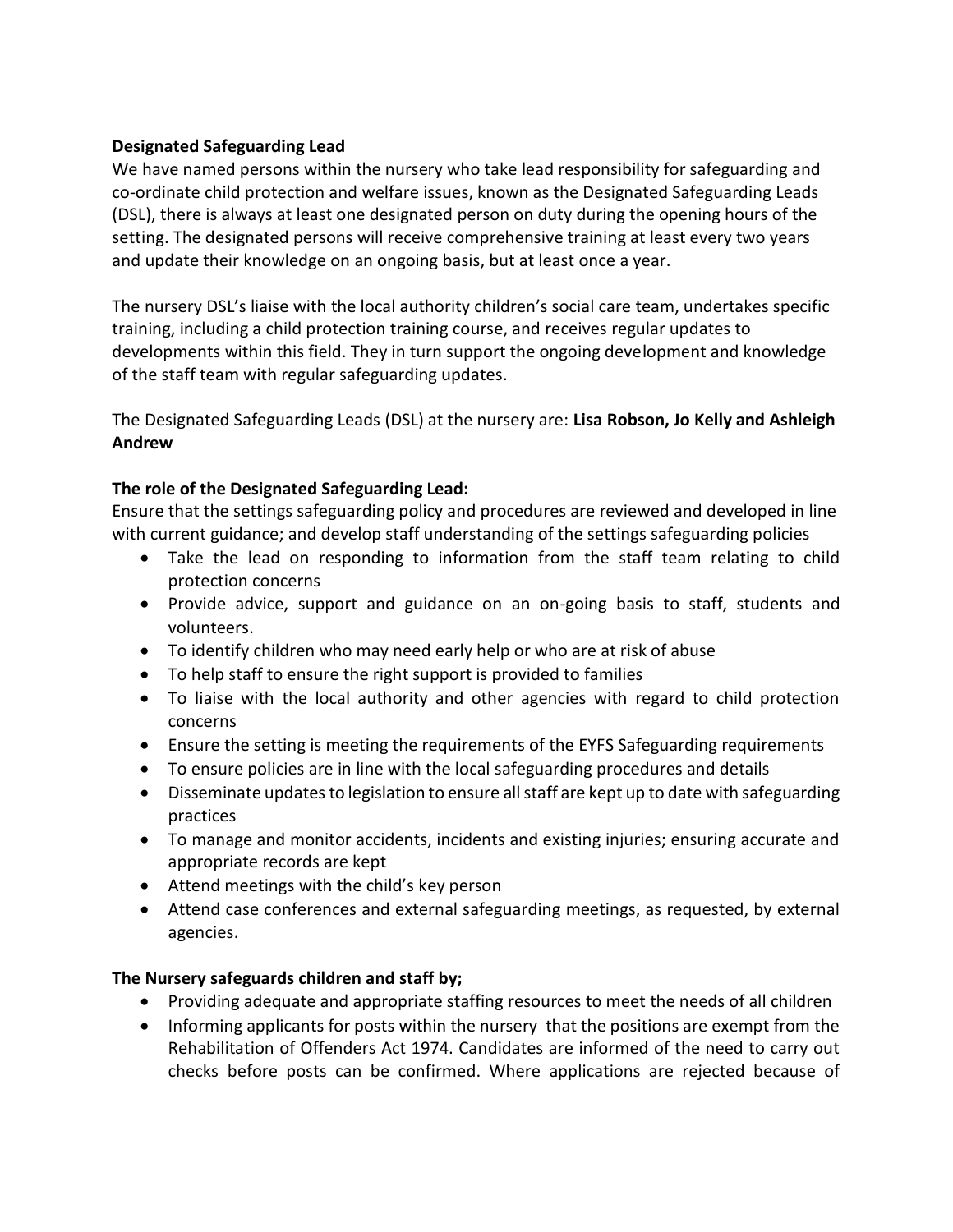information that has been disclosed, applicants have the right to know and to challenge incorrect information

- Giving staff members, volunteers and students regular opportunities during supervisions and having an open door policy to declare changes that may affect their suitability to care for the children. This includes information about their health, medication or about changes in their home life such as child protection plans for their own children.
- We use the DBS update service (with staff consent) to re-check staff's criminal history and suitability to work with children at regular intervals
- Abiding by the requirements of the EYFS and any Ofsted guidance in respect to obtaining references and suitability checks for staff, students and volunteers, to ensure that all staff, students and volunteers working in the setting are suitable to do so
- Ensuring we receive at least two written references BEFORE a new member of staff commences employment with us
- Ensuring all students will have enhanced DBS checks completed before their placement starts
- Volunteers, including students, do not carry out any intimate care routines and are never left to work unsupervised with children
- Abiding by the requirements of the Safeguarding Vulnerable Groups Act 2006 and the Childcare Act 2006 (amended 2018) in respect of any person who is dismissed from our employment, or resigns in circumstances that would otherwise have led to dismissal for reasons of child protection concern will be reported to the Disclosure and Barring Services (DBS)
- Having procedures for recording the details of visitors to the nursery and take security steps to ensure that that no unauthorised person has unsupervised access to the children
- Ensuring all visitors/contractors are supervised whilst on the premises, especially when in the areas the children use
- Staying vigilant to safeguard the whole nursery environment and be aware of potential dangers on the nursery boundaries such as drones or strangers lingering. We will ensure the children remain safe at all times
- Having a Staff Behaviour Policy sits alongside this policy to enable us to monitor changes in behaviours that may cause concern. All staff sign up to this policy too to ensure any changes are reported to management so we are able to support the individual staff member and ensure the safety and care of the children is not compromised
- Ensuring that staff are aware not to contact parents/carers and children through social media on their own personal social media accounts and they will report any such incidents to the management team to deal with
- Ensuring that all staff have access to, and comply with, the whistleblowing policy which provides information on how they can share any concerns that may arise about their colleagues in an appropriate manner. We encourage a culture of openness and transparency, and all concerns are taken seriously
- Ensuring all staff are aware of the signs to look for of inappropriate staff behaviour, this may include inappropriate sexual comments; excessive one-to-one attention beyond the requirements of their usual role and responsibilities; or inappropriate sharing of images.